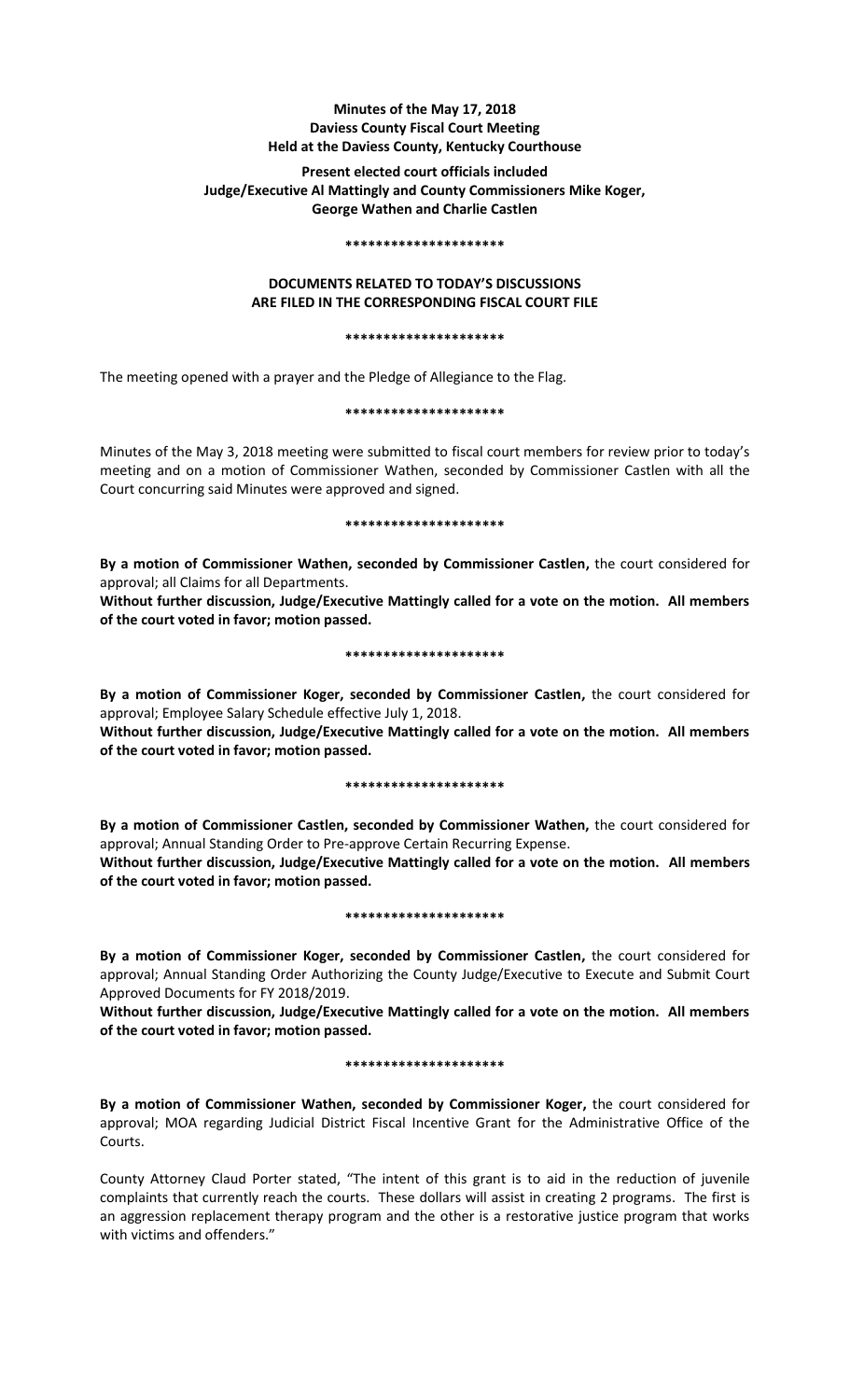**Without further discussion, Judge/Executive Mattingly called for a vote on the motion. All members of the court voted in favor; motion passed.** 

#### **\*\*\*\*\*\*\*\*\*\*\*\*\*\*\*\*\*\*\*\*\***

**By a motion of Commissioner Koger, seconded by Commissioner Wathen,** the court considered for approval; MOA with Independence Bank for placement of 2 Library Boxes in Daviess County Parks.

Parks Director Ross Leigh explained, Independence Bank wishes to create an independent library in two county parks, Horse Fork Creek and Yellow Creek Parks.

Darren Snyder of Independence Bank noted, these 2' x 2' boxes are an example of Independence Bank's community project initiatives. The bank will keep the boxes stocked to encourage literacy including financial literacy. Books taken from the boxes can be kept.

**Without further discussion, Judge/Executive Mattingly called for a vote on the motion. All members of the court voted in favor; motion passed.** 

## **\*\*\*\*\*\*\*\*\*\*\*\*\*\*\*\*\*\*\*\*\***

**By a motion of Commissioner Wathen, seconded by Commissioner Castlen,** the court considered for approval; **Resolution 08-2018** - Owensboro Health System (OHS) Shared-Use Path and Approval to Amend the March 5, 2014 Agreement with OHS and KYTC regarding same.

This amendment updates the agreed upon financial responsibilities of all parties.

**Without further discussion, Judge/Executive Mattingly called for a vote on the motion. All members of the court voted in favor; motion passed.** 

## **\*\*\*\*\*\*\*\*\*\*\*\*\*\*\*\*\*\*\*\*\***

**By a motion of Commissioner Koger, seconded by Commissioner Wathen,** the court considered for approval; Parks Special Event Rental Agreement with the International Bluegrass Music Museum for the 2018 River Of Music Party (ROMP).

**Without further discussion, Judge/Executive Mattingly called for a vote on the motion. All members of the court voted in favor; motion passed.** 

## **\*\*\*\*\*\*\*\*\*\*\*\*\*\*\*\*\*\*\*\*\***

**By a motion of Commissioner Wathen, seconded by Commissioner Castlen,** the court considered for approval; Advertise **Bid No. 13-2018**: Yellow Creek Pedestrian Bridge Replacement. **Without further discussion, Judge/Executive Mattingly called for a vote on the motion. All members of the court voted in favor; motion passed.** 

## **\*\*\*\*\*\*\*\*\*\*\*\*\*\*\*\*\*\*\*\*\***

**By a motion of Commissioner Wathen, seconded by Commissioner Castlen,** the court considered for approval; Amended Administrative Code.

Amendments are as follows:

- Department Heads may require temporary transfers of their departmental employees to other positions within their own department. (not just to other depts. and receive that position pay after working beyond 10 consecutive days)
- The Fiscal Court will send a bereavement gift not to exceed \$50 **\$75** when an employee's immediate family member passes away.

**Without further discussion, Judge/Executive Mattingly called for a vote on the motion. All members of the court voted in favor; motion passed.** 

## **\*\*\*\*\*\*\*\*\*\*\*\*\*\*\*\*\*\*\*\*\***

**By a motion of Commissioner Castlen, seconded by Commissioner Koger,** the court considered for approval; Promote Jeff Martin from Service Tech to HEO effective May 21, 2018.